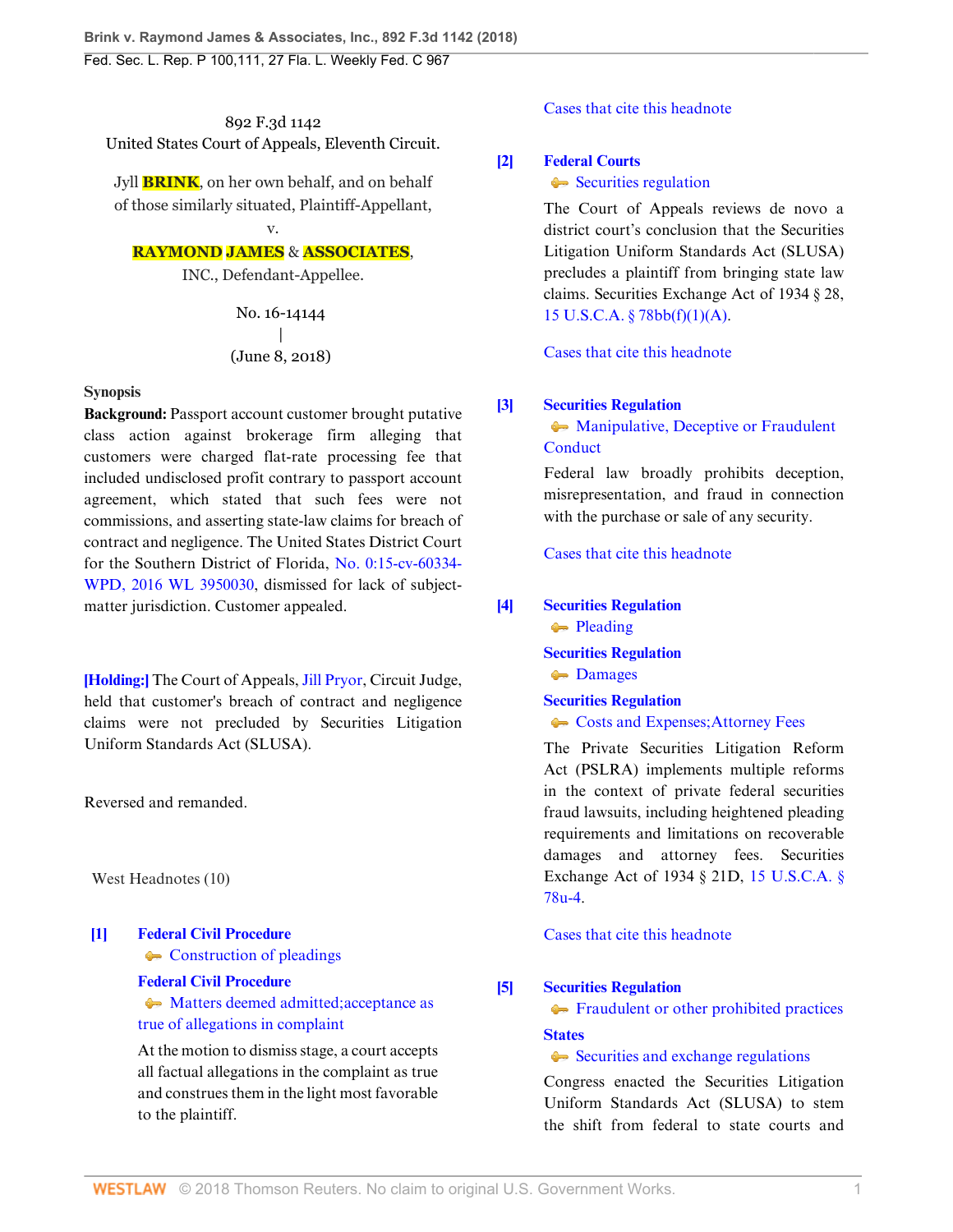Fed. Sec. L. Rep. P 100,111, 27 Fla. L. Weekly Fed. C 967

prevent certain state private securities class action lawsuits alleging fraud from being used to frustrate the objectives of the Private Securities Litigation Reform Act (PSLRA). Securities Exchange Act of 1934 §§ 21D, 28, [15](http://www.westlaw.com/Link/Document/FullText?findType=L&pubNum=1000546&cite=15USCAS78U-4&originatingDoc=Ibb73f2006b6f11e89868e3d0ed3e7ebe&refType=LQ&originationContext=document&vr=3.0&rs=cblt1.0&transitionType=DocumentItem&contextData=(sc.Search)) [U.S.C.A. §§ 78u-4,](http://www.westlaw.com/Link/Document/FullText?findType=L&pubNum=1000546&cite=15USCAS78U-4&originatingDoc=Ibb73f2006b6f11e89868e3d0ed3e7ebe&refType=LQ&originationContext=document&vr=3.0&rs=cblt1.0&transitionType=DocumentItem&contextData=(sc.Search)) 78(f)(1)(A).

## [Cases that cite this headnote](http://www.westlaw.com/Link/RelatedInformation/DocHeadnoteLink?docGuid=Ibb73f2006b6f11e89868e3d0ed3e7ebe&headnoteId=204470563300520180829061203&originationContext=document&vr=3.0&rs=cblt1.0&transitionType=CitingReferences&contextData=(sc.Search))

#### <span id="page-1-1"></span>**[\[6\]](#page-4-0) [Securities Regulation](http://www.westlaw.com/Browse/Home/KeyNumber/349B/View.html?docGuid=Ibb73f2006b6f11e89868e3d0ed3e7ebe&originationContext=document&vr=3.0&rs=cblt1.0&transitionType=DocumentItem&contextData=(sc.Search))**

[Fraudulent or other prohibited practices](http://www.westlaw.com/Browse/Home/KeyNumber/349Bk278/View.html?docGuid=Ibb73f2006b6f11e89868e3d0ed3e7ebe&originationContext=document&vr=3.0&rs=cblt1.0&transitionType=DocumentItem&contextData=(sc.Search))

#### **[States](http://www.westlaw.com/Browse/Home/KeyNumber/360/View.html?docGuid=Ibb73f2006b6f11e89868e3d0ed3e7ebe&originationContext=document&vr=3.0&rs=cblt1.0&transitionType=DocumentItem&contextData=(sc.Search))**

[Securities and exchange regulations](http://www.westlaw.com/Browse/Home/KeyNumber/360k18.77/View.html?docGuid=Ibb73f2006b6f11e89868e3d0ed3e7ebe&originationContext=document&vr=3.0&rs=cblt1.0&transitionType=DocumentItem&contextData=(sc.Search))

A "covered class action," within the meaning of the Securities Litigation Uniform Standards Act (SLUSA) provision prohibiting class actions alleging state law causes of action based on conduct that constitutes federal securities fraud, is a lawsuit in which damages are sought on behalf of more than 50 people. Securities Exchange Act of 1934 § 28, [15 U.S.C.A. § 78bb\(f\)\(1\)\(A\).](http://www.westlaw.com/Link/Document/FullText?findType=L&pubNum=1000546&cite=15USCAS78BB&originatingDoc=Ibb73f2006b6f11e89868e3d0ed3e7ebe&refType=SP&originationContext=document&vr=3.0&rs=cblt1.0&transitionType=DocumentItem&contextData=(sc.Search)#co_pp_85d10000e5e07)

[Cases that cite this headnote](http://www.westlaw.com/Link/RelatedInformation/DocHeadnoteLink?docGuid=Ibb73f2006b6f11e89868e3d0ed3e7ebe&headnoteId=204470563300620180829061203&originationContext=document&vr=3.0&rs=cblt1.0&transitionType=CitingReferences&contextData=(sc.Search))

#### <span id="page-1-2"></span>**[\[7\]](#page-4-1) [Securities Regulation](http://www.westlaw.com/Browse/Home/KeyNumber/349B/View.html?docGuid=Ibb73f2006b6f11e89868e3d0ed3e7ebe&originationContext=document&vr=3.0&rs=cblt1.0&transitionType=DocumentItem&contextData=(sc.Search))**

**[Fraudulent or other prohibited practices](http://www.westlaw.com/Browse/Home/KeyNumber/349Bk278/View.html?docGuid=Ibb73f2006b6f11e89868e3d0ed3e7ebe&originationContext=document&vr=3.0&rs=cblt1.0&transitionType=DocumentItem&contextData=(sc.Search))** 

#### **[States](http://www.westlaw.com/Browse/Home/KeyNumber/360/View.html?docGuid=Ibb73f2006b6f11e89868e3d0ed3e7ebe&originationContext=document&vr=3.0&rs=cblt1.0&transitionType=DocumentItem&contextData=(sc.Search))**

[Securities and exchange regulations](http://www.westlaw.com/Browse/Home/KeyNumber/360k18.77/View.html?docGuid=Ibb73f2006b6f11e89868e3d0ed3e7ebe&originationContext=document&vr=3.0&rs=cblt1.0&transitionType=DocumentItem&contextData=(sc.Search))

A "covered security," within the meaning of the Securities Litigation Uniform Standards Act (SLUSA) provision prohibiting class actions alleging state law causes of action based on conduct that constitutes federal securities fraud, is one traded nationally and listed on a regulated national exchange. Securities Exchange Act of 1934 § 28, [15](http://www.westlaw.com/Link/Document/FullText?findType=L&pubNum=1000546&cite=15USCAS78BB&originatingDoc=Ibb73f2006b6f11e89868e3d0ed3e7ebe&refType=SP&originationContext=document&vr=3.0&rs=cblt1.0&transitionType=DocumentItem&contextData=(sc.Search)#co_pp_85d10000e5e07)  $U.S.C.A. § 78bb(f)(1)(A).$ 

[Cases that cite this headnote](http://www.westlaw.com/Link/RelatedInformation/DocHeadnoteLink?docGuid=Ibb73f2006b6f11e89868e3d0ed3e7ebe&headnoteId=204470563300720180829061203&originationContext=document&vr=3.0&rs=cblt1.0&transitionType=CitingReferences&contextData=(sc.Search))

## <span id="page-1-0"></span>**[\[8\]](#page-4-2) [Brokers](http://www.westlaw.com/Browse/Home/KeyNumber/65/View.html?docGuid=Ibb73f2006b6f11e89868e3d0ed3e7ebe&originationContext=document&vr=3.0&rs=cblt1.0&transitionType=DocumentItem&contextData=(sc.Search))**

[Actions for Negligence or Wrongful Acts](http://www.westlaw.com/Browse/Home/KeyNumber/65k38/View.html?docGuid=Ibb73f2006b6f11e89868e3d0ed3e7ebe&originationContext=document&vr=3.0&rs=cblt1.0&transitionType=DocumentItem&contextData=(sc.Search)) [of Broker](http://www.westlaw.com/Browse/Home/KeyNumber/65k38/View.html?docGuid=Ibb73f2006b6f11e89868e3d0ed3e7ebe&originationContext=document&vr=3.0&rs=cblt1.0&transitionType=DocumentItem&contextData=(sc.Search))

# **[States](http://www.westlaw.com/Browse/Home/KeyNumber/360/View.html?docGuid=Ibb73f2006b6f11e89868e3d0ed3e7ebe&originationContext=document&vr=3.0&rs=cblt1.0&transitionType=DocumentItem&contextData=(sc.Search))**

[Particular cases, preemption or](http://www.westlaw.com/Browse/Home/KeyNumber/360k18.15/View.html?docGuid=Ibb73f2006b6f11e89868e3d0ed3e7ebe&originationContext=document&vr=3.0&rs=cblt1.0&transitionType=DocumentItem&contextData=(sc.Search)) [supersession](http://www.westlaw.com/Browse/Home/KeyNumber/360k18.15/View.html?docGuid=Ibb73f2006b6f11e89868e3d0ed3e7ebe&originationContext=document&vr=3.0&rs=cblt1.0&transitionType=DocumentItem&contextData=(sc.Search))

Any misrepresentation by brokerage firm regarding passport account's flat-rate processing fee, which purportedly included undisclosed profit contrary to passport account agreement's statement that such fees were not commissions, was not material, and, thus, passport account customer's breach of contract and negligence claims in putative class action were not precluded by Securities Litigation Uniform Standards Act (SLUSA), since choice of type of investment account was not intrinsic to investment decision itself, customers chose to trade securities with full knowledge of amount of processing fee for each trade, even if it included profit instead of merely covering transaction execution and clearing costs, and customers never paid more than they agreed. Securities Exchange Act of 1934 § 28, [15 U.S.C.A. § 78bb\(f\)\(1\)\(A\)](http://www.westlaw.com/Link/Document/FullText?findType=L&pubNum=1000546&cite=15USCAS78BB&originatingDoc=Ibb73f2006b6f11e89868e3d0ed3e7ebe&refType=SP&originationContext=document&vr=3.0&rs=cblt1.0&transitionType=DocumentItem&contextData=(sc.Search)#co_pp_85d10000e5e07).

[Cases that cite this headnote](http://www.westlaw.com/Link/RelatedInformation/DocHeadnoteLink?docGuid=Ibb73f2006b6f11e89868e3d0ed3e7ebe&headnoteId=204470563300820180829061203&originationContext=document&vr=3.0&rs=cblt1.0&transitionType=CitingReferences&contextData=(sc.Search))

## <span id="page-1-3"></span>**[\[9\]](#page-4-3) [Securities Regulation](http://www.westlaw.com/Browse/Home/KeyNumber/349B/View.html?docGuid=Ibb73f2006b6f11e89868e3d0ed3e7ebe&originationContext=document&vr=3.0&rs=cblt1.0&transitionType=DocumentItem&contextData=(sc.Search))**

**[Fraudulent or other prohibited practices](http://www.westlaw.com/Browse/Home/KeyNumber/349Bk278/View.html?docGuid=Ibb73f2006b6f11e89868e3d0ed3e7ebe&originationContext=document&vr=3.0&rs=cblt1.0&transitionType=DocumentItem&contextData=(sc.Search))** 

#### **[States](http://www.westlaw.com/Browse/Home/KeyNumber/360/View.html?docGuid=Ibb73f2006b6f11e89868e3d0ed3e7ebe&originationContext=document&vr=3.0&rs=cblt1.0&transitionType=DocumentItem&contextData=(sc.Search))**

[Securities and exchange regulations](http://www.westlaw.com/Browse/Home/KeyNumber/360k18.77/View.html?docGuid=Ibb73f2006b6f11e89868e3d0ed3e7ebe&originationContext=document&vr=3.0&rs=cblt1.0&transitionType=DocumentItem&contextData=(sc.Search))

It is appropriate to look to the meaning of materiality in securities fraud cases brought under § 10(b) and Rule 10-5 to understand the materiality requirement in the Securities Litigation Uniform Standards Act (SLUSA) provision prohibiting class actions alleging state law causes of action based on conduct that constitutes federal securities fraud. Securities Exchange Act of 1934 § 28, [15](http://www.westlaw.com/Link/Document/FullText?findType=L&pubNum=1000546&cite=15USCAS78BB&originatingDoc=Ibb73f2006b6f11e89868e3d0ed3e7ebe&refType=SP&originationContext=document&vr=3.0&rs=cblt1.0&transitionType=DocumentItem&contextData=(sc.Search)#co_pp_85d10000e5e07)  $U.S.C.A. § 78bb(f)(1)(A).$ 

[Cases that cite this headnote](http://www.westlaw.com/Link/RelatedInformation/DocHeadnoteLink?docGuid=Ibb73f2006b6f11e89868e3d0ed3e7ebe&headnoteId=204470563301020180829061203&originationContext=document&vr=3.0&rs=cblt1.0&transitionType=CitingReferences&contextData=(sc.Search))

### <span id="page-1-4"></span>**[\[10\]](#page-4-4) [Securities Regulation](http://www.westlaw.com/Browse/Home/KeyNumber/349B/View.html?docGuid=Ibb73f2006b6f11e89868e3d0ed3e7ebe&originationContext=document&vr=3.0&rs=cblt1.0&transitionType=DocumentItem&contextData=(sc.Search))**

**[Fraudulent or other prohibited practices](http://www.westlaw.com/Browse/Home/KeyNumber/349Bk278/View.html?docGuid=Ibb73f2006b6f11e89868e3d0ed3e7ebe&originationContext=document&vr=3.0&rs=cblt1.0&transitionType=DocumentItem&contextData=(sc.Search)) [States](http://www.westlaw.com/Browse/Home/KeyNumber/360/View.html?docGuid=Ibb73f2006b6f11e89868e3d0ed3e7ebe&originationContext=document&vr=3.0&rs=cblt1.0&transitionType=DocumentItem&contextData=(sc.Search))**

#### [Securities and exchange regulations](http://www.westlaw.com/Browse/Home/KeyNumber/360k18.77/View.html?docGuid=Ibb73f2006b6f11e89868e3d0ed3e7ebe&originationContext=document&vr=3.0&rs=cblt1.0&transitionType=DocumentItem&contextData=(sc.Search))

For the Securities Litigation Uniform Standards Act (SLUSA) to preclude a state law class action alleging causes of action based on conduct that constitutes federal securities fraud, the misrepresentation must make a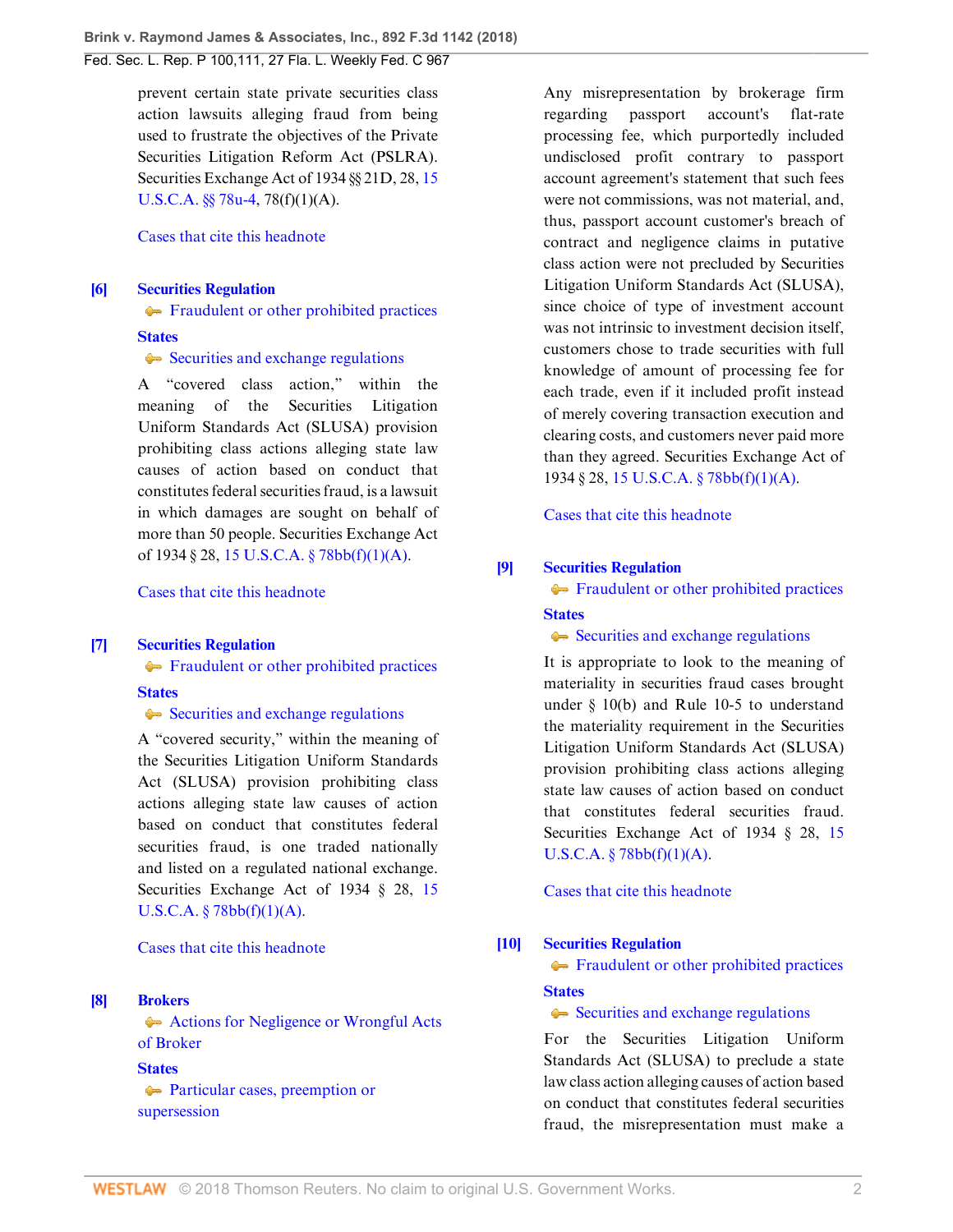Fed. Sec. L. Rep. P 100,111, 27 Fla. L. Weekly Fed. C 967

significant difference to someone's decision to purchase or to sell a covered security. Securities Exchange Act of 1934 § 28, [15](http://www.westlaw.com/Link/Document/FullText?findType=L&pubNum=1000546&cite=15USCAS78BB&originatingDoc=Ibb73f2006b6f11e89868e3d0ed3e7ebe&refType=SP&originationContext=document&vr=3.0&rs=cblt1.0&transitionType=DocumentItem&contextData=(sc.Search)#co_pp_85d10000e5e07)  $U.S.C.A. § 78bb(f)(1)(A).$ 

[Cases that cite this headnote](http://www.westlaw.com/Link/RelatedInformation/DocHeadnoteLink?docGuid=Ibb73f2006b6f11e89868e3d0ed3e7ebe&headnoteId=204470563300920180829061203&originationContext=document&vr=3.0&rs=cblt1.0&transitionType=CitingReferences&contextData=(sc.Search))

**\*1144** Appeal from the United States District Court for the Southern District of Florida, D.C. Docket No. 0:15 cv-60334-WPD

#### **Attorneys and Law Firms**

[Eric Mathew Sodhi](http://www.westlaw.com/Link/Document/FullText?findType=h&pubNum=176284&cite=0343664501&originatingDoc=Ibb73f2006b6f11e89868e3d0ed3e7ebe&refType=RQ&originationContext=document&vr=3.0&rs=cblt1.0&transitionType=DocumentItem&contextData=(sc.Search)), Sodhi Spoont PLLC, Miami Beach, FL, [Darren Craig Blum,](http://www.westlaw.com/Link/Document/FullText?findType=h&pubNum=176284&cite=0326398001&originatingDoc=Ibb73f2006b6f11e89868e3d0ed3e7ebe&refType=RQ&originationContext=document&vr=3.0&rs=cblt1.0&transitionType=DocumentItem&contextData=(sc.Search)) Blum Law Group, Fort Lauderdale, FL, [Manuel A. Garcia-Linares](http://www.westlaw.com/Link/Document/FullText?findType=h&pubNum=176284&cite=0107432301&originatingDoc=Ibb73f2006b6f11e89868e3d0ed3e7ebe&refType=RQ&originationContext=document&vr=3.0&rs=cblt1.0&transitionType=DocumentItem&contextData=(sc.Search)), [Mark](http://www.westlaw.com/Link/Document/FullText?findType=h&pubNum=176284&cite=0156467101&originatingDoc=Ibb73f2006b6f11e89868e3d0ed3e7ebe&refType=RQ&originationContext=document&vr=3.0&rs=cblt1.0&transitionType=DocumentItem&contextData=(sc.Search)) [A. Romance,](http://www.westlaw.com/Link/Document/FullText?findType=h&pubNum=176284&cite=0156467101&originatingDoc=Ibb73f2006b6f11e89868e3d0ed3e7ebe&refType=RQ&originationContext=document&vr=3.0&rs=cblt1.0&transitionType=DocumentItem&contextData=(sc.Search)) Richman Greer, PA, Miami, FL, [Sara](http://www.westlaw.com/Link/Document/FullText?findType=h&pubNum=176284&cite=0418724601&originatingDoc=Ibb73f2006b6f11e89868e3d0ed3e7ebe&refType=RQ&originationContext=document&vr=3.0&rs=cblt1.0&transitionType=DocumentItem&contextData=(sc.Search)) [Elizabeth Hanley,](http://www.westlaw.com/Link/Document/FullText?findType=h&pubNum=176284&cite=0418724601&originatingDoc=Ibb73f2006b6f11e89868e3d0ed3e7ebe&refType=RQ&originationContext=document&vr=3.0&rs=cblt1.0&transitionType=DocumentItem&contextData=(sc.Search)) [Randall Charles Place](http://www.westlaw.com/Link/Document/FullText?findType=h&pubNum=176284&cite=0418724401&originatingDoc=Ibb73f2006b6f11e89868e3d0ed3e7ebe&refType=RQ&originationContext=document&vr=3.0&rs=cblt1.0&transitionType=DocumentItem&contextData=(sc.Search)), Law Offices of Place & Hanley, PLLC, Naples, FL, [Lyle E. Shapiro](http://www.westlaw.com/Link/Document/FullText?findType=h&pubNum=176284&cite=0338220201&originatingDoc=Ibb73f2006b6f11e89868e3d0ed3e7ebe&refType=RQ&originationContext=document&vr=3.0&rs=cblt1.0&transitionType=DocumentItem&contextData=(sc.Search)), Herskowitz Shapiro, PLLC, Miami, FL, [Joshua Lee](http://www.westlaw.com/Link/Document/FullText?findType=h&pubNum=176284&cite=0416064401&originatingDoc=Ibb73f2006b6f11e89868e3d0ed3e7ebe&refType=RQ&originationContext=document&vr=3.0&rs=cblt1.0&transitionType=DocumentItem&contextData=(sc.Search)) [Spoont,](http://www.westlaw.com/Link/Document/FullText?findType=h&pubNum=176284&cite=0416064401&originatingDoc=Ibb73f2006b6f11e89868e3d0ed3e7ebe&refType=RQ&originationContext=document&vr=3.0&rs=cblt1.0&transitionType=DocumentItem&contextData=(sc.Search)) Sodhi Spoont PLLC, Miami Beach, FL, for Appellant.

[Samuel Wayne Braver,](http://www.westlaw.com/Link/Document/FullText?findType=h&pubNum=176284&cite=0167758101&originatingDoc=Ibb73f2006b6f11e89868e3d0ed3e7ebe&refType=RQ&originationContext=document&vr=3.0&rs=cblt1.0&transitionType=DocumentItem&contextData=(sc.Search)) Buchanan Ingersoll & Rooney, PC, Pittsburgh, PA, [Hala A. Sandridge](http://www.westlaw.com/Link/Document/FullText?findType=h&pubNum=176284&cite=0195491301&originatingDoc=Ibb73f2006b6f11e89868e3d0ed3e7ebe&refType=RQ&originationContext=document&vr=3.0&rs=cblt1.0&transitionType=DocumentItem&contextData=(sc.Search)), [G. Calvin Hayes](http://www.westlaw.com/Link/Document/FullText?findType=h&pubNum=176284&cite=0262066701&originatingDoc=Ibb73f2006b6f11e89868e3d0ed3e7ebe&refType=RQ&originationContext=document&vr=3.0&rs=cblt1.0&transitionType=DocumentItem&contextData=(sc.Search)), Buchanan Ingersoll & Rooney, PC, Tampa, FL, for Appellee.

<span id="page-2-1"></span>Before [JORDAN](http://www.westlaw.com/Link/Document/FullText?findType=h&pubNum=176284&cite=0182803801&originatingDoc=Ibb73f2006b6f11e89868e3d0ed3e7ebe&refType=RQ&originationContext=document&vr=3.0&rs=cblt1.0&transitionType=DocumentItem&contextData=(sc.Search)) and [JILL PRYOR](http://www.westlaw.com/Link/Document/FullText?findType=h&pubNum=176284&cite=0486830001&originatingDoc=Ibb73f2006b6f11e89868e3d0ed3e7ebe&refType=RQ&originationContext=document&vr=3.0&rs=cblt1.0&transitionType=DocumentItem&contextData=(sc.Search)), Circuit Judges, and REEVES,<sup>[\\*](#page-6-0)</sup> District Judge.

#### **Opinion**

### [JILL PRYOR,](http://www.westlaw.com/Link/Document/FullText?findType=h&pubNum=176284&cite=0486830001&originatingDoc=Ibb73f2006b6f11e89868e3d0ed3e7ebe&refType=RQ&originationContext=document&vr=3.0&rs=cblt1.0&transitionType=DocumentItem&contextData=(sc.Search)) Circuit Judge:

Jyll **Brink** appeals the district court's dismissal of her putative class action complaint. She argues that the district court erred in determining that her state law claims for negligence and breach of contract against **Raymond James** and **Associates**, Inc. ("RJA") were precluded under Title I of the Securities Litigation Uniform Standards Act of 1998 ("SLUSA"), which prohibits class actions alleging state law causes of action based on conduct that constitutes federal securities fraud. Specifically, she disputes that her complaint alleged that RJA made a "misrepresentation ... of a material fact in connection with the purchase or sale of a covered security." [15](http://www.westlaw.com/Link/Document/FullText?findType=L&pubNum=1000546&cite=15USCAS78BB&originatingDoc=Ibb73f2006b6f11e89868e3d0ed3e7ebe&refType=RB&originationContext=document&vr=3.0&rs=cblt1.0&transitionType=DocumentItem&contextData=(sc.Search)#co_pp_85d10000e5e07) U.S.C.  $\S 78bb(f)(1)(A)$ . After careful review, we reverse the district court's order and remand for further proceedings consistent with this opinion.

# <span id="page-2-2"></span>**I. BACKGROUND** [1](#page-6-1)

<span id="page-2-0"></span>**[\[1](#page-0-0)]** As an alternative to a traditional commission-based investment account, RJA offered a "Passport Account" program that charged customers an annual advisory fee based on the total value of qualifying assets in the account instead of a commission based on each individual trade. In addition, Passport Account customers were charged a flat fee per transaction. In its written agreement with each Passport Account customer (the "Passport Agreement"), RJA described this flat fee as a "Processing Fee" for "transaction execution and clearing services" and stated that the Processing Fees were "not commissions." Compl. at [2](#page-6-2) (Doc. 1).  $^{2}$ 

<span id="page-2-3"></span>RJA published a schedule of the Processing Fees in the Passport Agreement. Before October 1, 2013, RJA's Processing Fees ranged from \$30.00 to \$50.00 per transaction, depending on the type of security. Beginning October 1, 2013, RJA reduced **\*1145** the Processing Fees to range from \$9.95 to \$30.00. But the actual costs incurred in the execution and clearing of the transactions were much lower than the Processing Fees charged, allegedly no more than \$5.00 per transaction. RJA kept as profit any amount above the actual costs **associated** with transaction execution and clearing.

**Brink** filed this putative class action complaint alleging state law claims for breach of contract and negligence. **Brink** alleged that because Passport Account customers had agreed only to pay for "expenses incurred in facilitating the execution and clearing" of their trades, RJA's undisclosed profit built into the Processing Fees breached the Passport Agreement. *Id.* at 3. She also claimed that RJA breached its duty of care owed to its customers, which she alleged included a duty to charge customers a reasonable fee for its services.

After class certification discovery, **Brink** moved for class certification, and RJA moved for summary judgment. While both of those motions were still pending, RJA filed a motion to dismiss for lack of subject matter jurisdiction, arguing that **Brink**'s state law claims were disguised claims for federal securities fraud. Thus, RJA claimed, **Brink**'s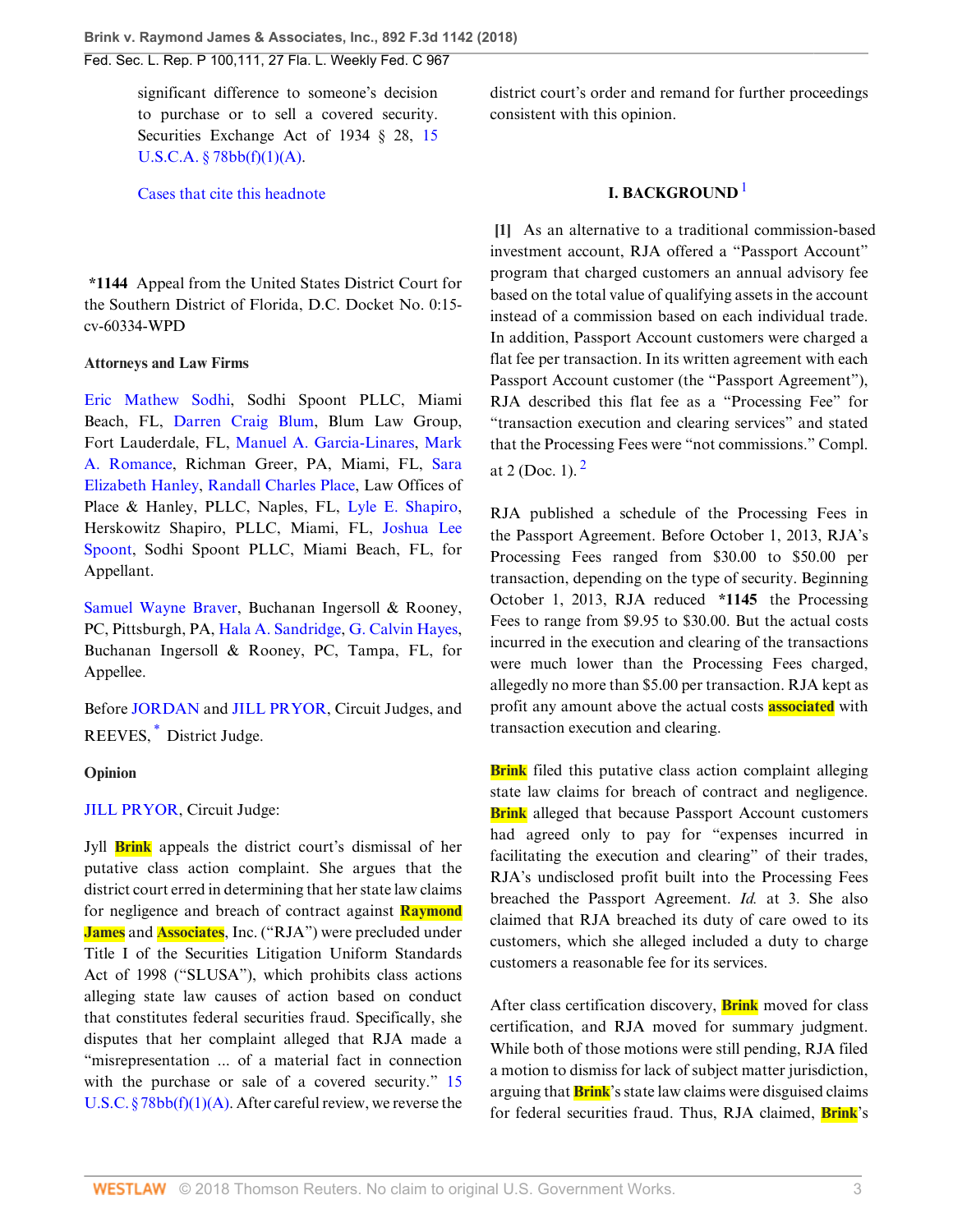putative class action was precluded under SLUSA. As relevant here, SLUSA provides:

No covered class action based upon the statutory or common law of any State or subdivision thereof may be maintained in any State or Federal court by any private party alleging—

(A) a misrepresentation or omission of a material fact in connection with the purchase or sale of a covered security.

[15 U.S.C. § 78bb\(f\)\(1\)\(A\).](http://www.westlaw.com/Link/Document/FullText?findType=L&pubNum=1000546&cite=15USCAS78BB&originatingDoc=Ibb73f2006b6f11e89868e3d0ed3e7ebe&refType=RB&originationContext=document&vr=3.0&rs=cblt1.0&transitionType=DocumentItem&contextData=(sc.Search)#co_pp_85d10000e5e07) The district court concluded that **Brink**'s claims were precluded because RJA's alleged conduct constituted "a misrepresentation or omission of a material fact in connection with the purchase or sale of a covered security," *id.*, and granted RJA's motion to dismiss. This is **Brink**'s appeal.

### **II. STANDARD OF REVIEW**

<span id="page-3-0"></span>**[\[2](#page-0-1)]** "We review *de novo* ... the district court's conclusion that SLUSA precludes [a plaintiff] from bringing ... state law claims." *[Instituto de Prevision Militar v. Merrill Lynch](http://www.westlaw.com/Link/Document/FullText?findType=Y&serNum=2017369772&pubNum=0000506&originatingDoc=Ibb73f2006b6f11e89868e3d0ed3e7ebe&refType=RP&fi=co_pp_sp_506_1344&originationContext=document&vr=3.0&rs=cblt1.0&transitionType=DocumentItem&contextData=(sc.Search)#co_pp_sp_506_1344)*, [546 F.3d 1340, 1344 \(11th Cir. 2008\).](http://www.westlaw.com/Link/Document/FullText?findType=Y&serNum=2017369772&pubNum=0000506&originatingDoc=Ibb73f2006b6f11e89868e3d0ed3e7ebe&refType=RP&fi=co_pp_sp_506_1344&originationContext=document&vr=3.0&rs=cblt1.0&transitionType=DocumentItem&contextData=(sc.Search)#co_pp_sp_506_1344)

# <span id="page-3-2"></span>**III. DISCUSSION**

<span id="page-3-1"></span>**[\[3](#page-0-2)] [\[4\]](#page-0-3)** Before addressing whether SLUSA precludes **Brink**'s putative class action, we provide a brief background on the history and purpose of SLUSA. Federal law "broadly prohibits deception, misrepresentation, and fraud in connection with the purchase or sale of any security." *[Merrill Lynch v. Dabit](http://www.westlaw.com/Link/Document/FullText?findType=Y&serNum=2008725143&pubNum=0000708&originatingDoc=Ibb73f2006b6f11e89868e3d0ed3e7ebe&refType=RP&originationContext=document&vr=3.0&rs=cblt1.0&transitionType=DocumentItem&contextData=(sc.Search))*, [547 U.S. 71, 78, 126 S.Ct. 1503, 164 L.Ed.2d 179 \(2006\)](http://www.westlaw.com/Link/Document/FullText?findType=Y&serNum=2008725143&pubNum=0000708&originatingDoc=Ibb73f2006b6f11e89868e3d0ed3e7ebe&refType=RP&originationContext=document&vr=3.0&rs=cblt1.0&transitionType=DocumentItem&contextData=(sc.Search)) (internal quotation marks omitted). Almost half a century ago, the Supreme Court recognized an implied right of action for private citizens alleging federal securities fraud. *See [Superintendent of Ins. of N.Y. v. Bankers Life](http://www.westlaw.com/Link/Document/FullText?findType=Y&serNum=1971136548&pubNum=0000708&originatingDoc=Ibb73f2006b6f11e89868e3d0ed3e7ebe&refType=RP&originationContext=document&vr=3.0&rs=cblt1.0&transitionType=DocumentItem&contextData=(sc.Search)) & Casualty Co.,* [404 U.S. 6, 13 & n.9, 92 S.Ct. 165,](http://www.westlaw.com/Link/Document/FullText?findType=Y&serNum=1971136548&pubNum=0000708&originatingDoc=Ibb73f2006b6f11e89868e3d0ed3e7ebe&refType=RP&originationContext=document&vr=3.0&rs=cblt1.0&transitionType=DocumentItem&contextData=(sc.Search)) [30 L.Ed.2d 128 \(1971\)](http://www.westlaw.com/Link/Document/FullText?findType=Y&serNum=1971136548&pubNum=0000708&originatingDoc=Ibb73f2006b6f11e89868e3d0ed3e7ebe&refType=RP&originationContext=document&vr=3.0&rs=cblt1.0&transitionType=DocumentItem&contextData=(sc.Search)). Concerned about "significant evidence of abuse in private securities lawsuits," H.R. Rep. No. 104-369, at 31 (1995) (Conf. Rep.), Congress later passed the Private Securities Litigation Reform Act of 1995 ("PSLRA"), [Pub. L. 104-67, 109 Stat. 737 \(1995\)](http://www.westlaw.com/Link/Document/FullText?findType=l&pubNum=1077005&cite=UUID(I9406516992-DE423891BC7-AF68F1ABA4C)&originatingDoc=Ibb73f2006b6f11e89868e3d0ed3e7ebe&refType=SL&originationContext=document&vr=3.0&rs=cblt1.0&transitionType=DocumentItem&contextData=(sc.Search)) (codified at [15 U.S.C. §§ 77z](http://www.westlaw.com/Link/Document/FullText?findType=L&pubNum=1000546&cite=15USCAS77Z&originatingDoc=Ibb73f2006b6f11e89868e3d0ed3e7ebe&refType=LQ&originationContext=document&vr=3.0&rs=cblt1.0&transitionType=DocumentItem&contextData=(sc.Search)) and [78u-4\)](http://www.westlaw.com/Link/Document/FullText?findType=L&pubNum=1000546&cite=15USCAS78U-4&originatingDoc=Ibb73f2006b6f11e89868e3d0ed3e7ebe&refType=LQ&originationContext=document&vr=3.0&rs=cblt1.0&transitionType=DocumentItem&contextData=(sc.Search)). To combat these "perceived abuses," the PSLRA implemented multiple reforms in the context of private federal securities fraud

lawsuits, including "heightened pleading requirements" and limitations on "recoverable damages and attorney's fees." *Dabit*[, 547 U.S. at 81, 126 S.Ct. 1503.](http://www.westlaw.com/Link/Document/FullText?findType=Y&serNum=2008725143&pubNum=0000708&originatingDoc=Ibb73f2006b6f11e89868e3d0ed3e7ebe&refType=RP&originationContext=document&vr=3.0&rs=cblt1.0&transitionType=DocumentItem&contextData=(sc.Search))

<span id="page-3-3"></span>**[\[5](#page-0-4)]** Although the PSLRA apparently was effective in deterring nuisance "suits **\*1146** ... [based on] federal securities fraud class actions," it also "prompted at least some of the plaintiffs' bar to avoid the federal forum altogether." *Id.* [at 82, 126 S.Ct. 1503](http://www.westlaw.com/Link/Document/FullText?findType=Y&serNum=2008725143&pubNum=0000708&originatingDoc=Ibb73f2006b6f11e89868e3d0ed3e7ebe&refType=RP&originationContext=document&vr=3.0&rs=cblt1.0&transitionType=DocumentItem&contextData=(sc.Search)). Troubled by the flood of cases being brought in state court, Congress enacted SLUSA to "stem this shift from Federal to State courts and prevent certain State private securities class action lawsuits alleging fraud from being used to frustrate the objectives" of the PSLRA. *[Id.](http://www.westlaw.com/Link/Document/FullText?findType=Y&serNum=2008725143&pubNum=0000780&originatingDoc=Ibb73f2006b6f11e89868e3d0ed3e7ebe&refType=RP&originationContext=document&vr=3.0&rs=cblt1.0&transitionType=DocumentItem&contextData=(sc.Search))* (alterations adopted) (internal quotation marks omitted). To that end, SLUSA provides that "[n]o covered class action based upon the statutory or common law of any State ... may be maintained in any State or Federal court by any private party alleging ... a misrepresentation of a material fact in connection with the purchase or sale of a covered security." 15 U.S.C.  $\S 78bb(f)(1)(A)$ .<sup>[3](#page-6-3)</sup>

<span id="page-3-4"></span>The question before us today is whether **Brink**'s putative class action alleges that RJA made such a misrepresentation. If it does, then SLUSA precludes **Brink**'s putative class action based on state law causes of action. If it does not, then SLUSA is inapplicable, and **Brink**'s case may continue. We conclude that SLUSA does not prohibit **Brink**'s putative class action because RJA's alleged failure to disclose the hidden profit built into the Processing Fee is not a misrepresentation of a material fact for purposes of SLUSA. *Id.*

# **A. Subject Matter Jurisdiction**

<span id="page-3-5"></span>As with any case, we first must address our jurisdiction. *See [Arbaugh v. Y & H Corp.](http://www.westlaw.com/Link/Document/FullText?findType=Y&serNum=2008499362&pubNum=0000708&originatingDoc=Ibb73f2006b6f11e89868e3d0ed3e7ebe&refType=RP&fi=co_pp_sp_708_514&originationContext=document&vr=3.0&rs=cblt1.0&transitionType=DocumentItem&contextData=(sc.Search)#co_pp_sp_708_514)*, 546 U.S. 500, 514, 126 [S.Ct. 1235, 163 L.Ed.2d 1097 \(2006\).](http://www.westlaw.com/Link/Document/FullText?findType=Y&serNum=2008499362&pubNum=0000708&originatingDoc=Ibb73f2006b6f11e89868e3d0ed3e7ebe&refType=RP&fi=co_pp_sp_708_514&originationContext=document&vr=3.0&rs=cblt1.0&transitionType=DocumentItem&contextData=(sc.Search)#co_pp_sp_708_514) The district court dismissed this case for lack of subject matter jurisdiction after concluding that SLUSA precluded **Brink**'s claims. But this Court suggested in *[Riley v. Merrill Lynch](http://www.westlaw.com/Link/Document/FullText?findType=Y&serNum=2002357601&pubNum=0000506&originatingDoc=Ibb73f2006b6f11e89868e3d0ed3e7ebe&refType=RP&originationContext=document&vr=3.0&rs=cblt1.0&transitionType=DocumentItem&contextData=(sc.Search))* that we analyze jurisdiction differently in SLUSA cases depending on whether a state law class action was filed directly in federal court in the first instance or was removed to federal court under SLUSA's removal provision. [4](#page-6-4) *See* [292 F.3d](http://www.westlaw.com/Link/Document/FullText?findType=Y&serNum=2002357601&pubNum=0000506&originatingDoc=Ibb73f2006b6f11e89868e3d0ed3e7ebe&refType=RP&fi=co_pp_sp_506_1336&originationContext=document&vr=3.0&rs=cblt1.0&transitionType=DocumentItem&contextData=(sc.Search)#co_pp_sp_506_1336) [1334, 1336-37 \(11th Cir. 2002\)](http://www.westlaw.com/Link/Document/FullText?findType=Y&serNum=2002357601&pubNum=0000506&originatingDoc=Ibb73f2006b6f11e89868e3d0ed3e7ebe&refType=RP&fi=co_pp_sp_506_1336&originationContext=document&vr=3.0&rs=cblt1.0&transitionType=DocumentItem&contextData=(sc.Search)#co_pp_sp_506_1336), *abrogated on other grounds by Dabit*[, 547 U.S. at 89, 126 S.Ct. 1503.](http://www.westlaw.com/Link/Document/FullText?findType=Y&serNum=2008725143&pubNum=0000708&originatingDoc=Ibb73f2006b6f11e89868e3d0ed3e7ebe&refType=RP&originationContext=document&vr=3.0&rs=cblt1.0&transitionType=DocumentItem&contextData=(sc.Search)) In the former circumstance, we must assess diversity jurisdiction before considering SLUSA preclusion.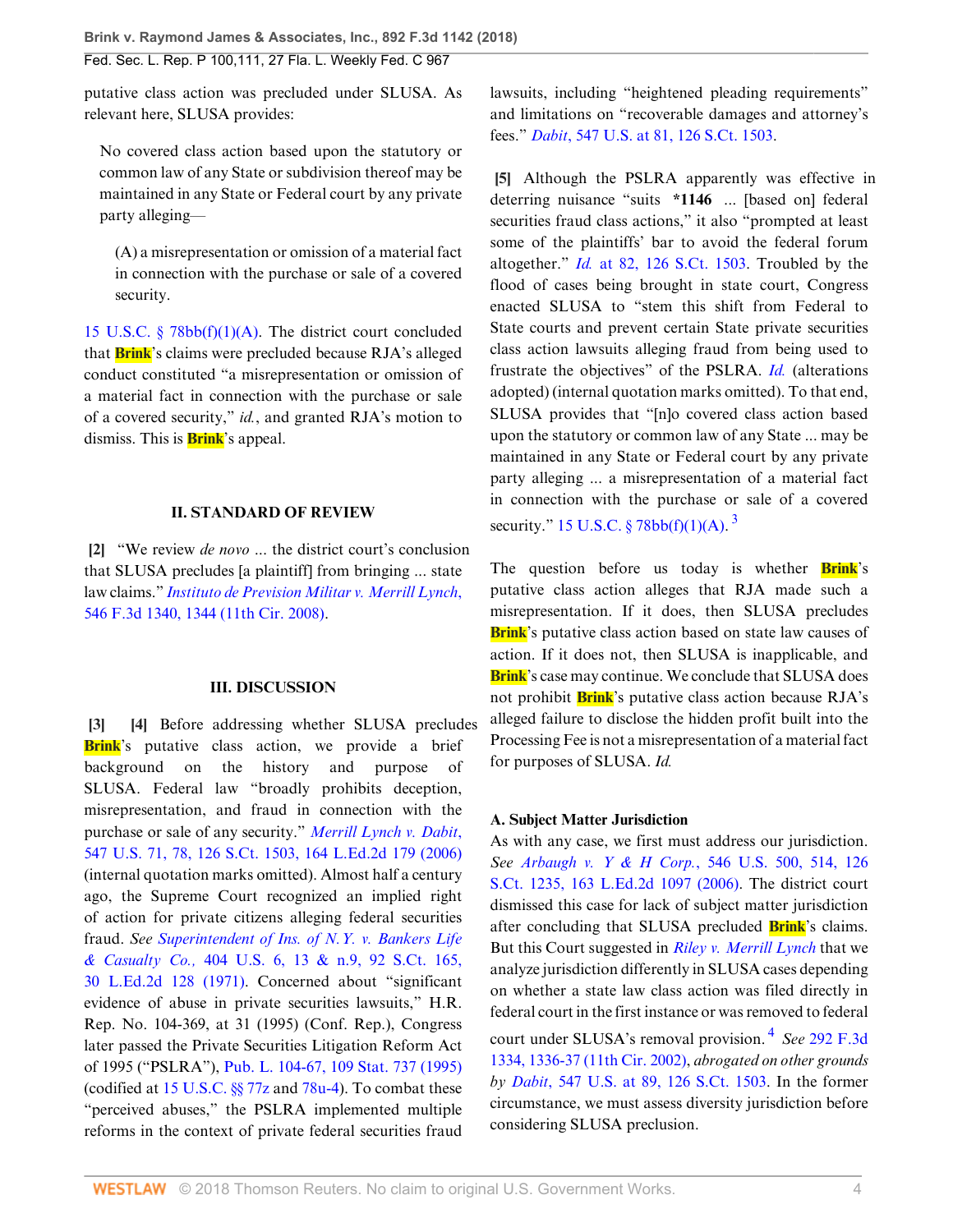In *[Riley](http://www.westlaw.com/Link/Document/FullText?findType=Y&serNum=2002357601&pubNum=0000506&originatingDoc=Ibb73f2006b6f11e89868e3d0ed3e7ebe&refType=RP&originationContext=document&vr=3.0&rs=cblt1.0&transitionType=DocumentItem&contextData=(sc.Search))*, the trustees of the Performance Toyota, Inc. Profit Sharing Plan ("Performance Plan") and the trustee of the Master Packaging, Inc. 401(k) plan ("Master Packaging") filed a class action lawsuit against Merrill Lynch in federal court alleging violations of two Florida statutes. The plaintiffs argued that Merrill Lynch made material misrepresentations that induced the class members to purchase and retain shares of a certain fund. *Id.* [at 1336.](http://www.westlaw.com/Link/Document/FullText?findType=Y&serNum=2002357601&pubNum=0000506&originatingDoc=Ibb73f2006b6f11e89868e3d0ed3e7ebe&refType=RP&fi=co_pp_sp_506_1336&originationContext=document&vr=3.0&rs=cblt1.0&transitionType=DocumentItem&contextData=(sc.Search)#co_pp_sp_506_1336) Merrill Lynch moved to dismiss, arguing that SLUSA barred the plaintiffs' class action and that there was no diversity jurisdiction. *[Id.](http://www.westlaw.com/Link/Document/FullText?findType=Y&serNum=2002357601&pubNum=0000506&originatingDoc=Ibb73f2006b6f11e89868e3d0ed3e7ebe&refType=RP&originationContext=document&vr=3.0&rs=cblt1.0&transitionType=DocumentItem&contextData=(sc.Search))* While that motion was pending, Performance Plan voluntarily dismissed and refiled in state court. Master Packaging maintained its claims in federal court. After Performance Plan refiled in state court, Merrill Lynch removed the case back to federal court, where it was consolidated again with the Master Packaging action. *[Id.](http://www.westlaw.com/Link/Document/FullText?findType=Y&serNum=2002357601&pubNum=0000506&originatingDoc=Ibb73f2006b6f11e89868e3d0ed3e7ebe&refType=RP&originationContext=document&vr=3.0&rs=cblt1.0&transitionType=DocumentItem&contextData=(sc.Search))*

We analyzed Merrill Lynch's motion to dismiss differently as to the two plaintiffs. **\*1147** As for Performance Plan's claims, we reasoned that when a defendant removed a state law class action to federal court pursuant to SLUSA, and "SLUSA was the only basis for removal," the first step of our jurisdictional analysis was to determine "whether SLUSA permitted removal from state to federal court." *Id.* [at 1337](http://www.westlaw.com/Link/Document/FullText?findType=Y&serNum=2002357601&pubNum=0000506&originatingDoc=Ibb73f2006b6f11e89868e3d0ed3e7ebe&refType=RP&fi=co_pp_sp_506_1337&originationContext=document&vr=3.0&rs=cblt1.0&transitionType=DocumentItem&contextData=(sc.Search)#co_pp_sp_506_1337). This required "determin[ing] SLUSA's applicability to" the action. *Id.* [at 1340](http://www.westlaw.com/Link/Document/FullText?findType=Y&serNum=2002357601&pubNum=0000506&originatingDoc=Ibb73f2006b6f11e89868e3d0ed3e7ebe&refType=RP&fi=co_pp_sp_506_1340&originationContext=document&vr=3.0&rs=cblt1.0&transitionType=DocumentItem&contextData=(sc.Search)#co_pp_sp_506_1340). We concluded that because SLUSA applied to and therefore barred Performance Plan's claims, the district court properly dismissed those claims rather than remanding the action to state court. *Id.* [at 1346](http://www.westlaw.com/Link/Document/FullText?findType=Y&serNum=2002357601&pubNum=0000506&originatingDoc=Ibb73f2006b6f11e89868e3d0ed3e7ebe&refType=RP&fi=co_pp_sp_506_1346&originationContext=document&vr=3.0&rs=cblt1.0&transitionType=DocumentItem&contextData=(sc.Search)#co_pp_sp_506_1346).

Master Packaging's claims, however, were filed "in diversity directly in federal court." *Id.* [at 1337.](http://www.westlaw.com/Link/Document/FullText?findType=Y&serNum=2002357601&pubNum=0000506&originatingDoc=Ibb73f2006b6f11e89868e3d0ed3e7ebe&refType=RP&fi=co_pp_sp_506_1337&originationContext=document&vr=3.0&rs=cblt1.0&transitionType=DocumentItem&contextData=(sc.Search)#co_pp_sp_506_1337) We therefore were "required to assess whether [diversity jurisdiction was present] before addressing the merits of its [state law] claims and before determining whether SLUSA barred those claims." *Id.* [at 1336-37.](http://www.westlaw.com/Link/Document/FullText?findType=Y&serNum=2002357601&pubNum=0000506&originatingDoc=Ibb73f2006b6f11e89868e3d0ed3e7ebe&refType=RP&fi=co_pp_sp_506_1336&originationContext=document&vr=3.0&rs=cblt1.0&transitionType=DocumentItem&contextData=(sc.Search)#co_pp_sp_506_1336) If "diversity was lacking ..., this determination eliminate[d] the need to reach the SLUSA question." *Id.* [at 1339-40](http://www.westlaw.com/Link/Document/FullText?findType=Y&serNum=2002357601&pubNum=0000506&originatingDoc=Ibb73f2006b6f11e89868e3d0ed3e7ebe&refType=RP&fi=co_pp_sp_506_1339&originationContext=document&vr=3.0&rs=cblt1.0&transitionType=DocumentItem&contextData=(sc.Search)#co_pp_sp_506_1339).

Here, **Brink** filed suit directly in federal court. The district court thus should have determined whether diversity jurisdiction was present before considering SLUSA preclusion. Following *[Riley](http://www.westlaw.com/Link/Document/FullText?findType=Y&serNum=2002357601&originatingDoc=Ibb73f2006b6f11e89868e3d0ed3e7ebe&refType=RP&originationContext=document&vr=3.0&rs=cblt1.0&transitionType=DocumentItem&contextData=(sc.Search))*'s approach, we assess diversity jurisdiction before deciding whether SLUSA applies. Because diversity jurisdiction has been properly <span id="page-4-5"></span>pled in this case, we proceed to consider the SLUSA preclusion issue. [5](#page-6-5)

## **B. SLUSA Preclusion**

<span id="page-4-6"></span><span id="page-4-2"></span><span id="page-4-1"></span><span id="page-4-0"></span>**[\[6](#page-1-1)] [\[7](#page-1-2)] [\[8](#page-1-0)]** SLUSA precludes "covered class action[s]" based on state law causes of action that allege "a misrepresentation or omission of a material fact in connection with the purchase or sale of a covered security." [15 U.S.C. § 78bb\(f\)\(1\)\(A\)](http://www.westlaw.com/Link/Document/FullText?findType=L&pubNum=1000546&cite=15USCAS78BB&originatingDoc=Ibb73f2006b6f11e89868e3d0ed3e7ebe&refType=RB&originationContext=document&vr=3.0&rs=cblt1.0&transitionType=DocumentItem&contextData=(sc.Search)#co_pp_85d10000e5e07). It is undisputed that **Brink**'s putative state law class action is a "covered" one and that the securities at issue are covered securities.<sup>[6](#page-6-6)</sup> We thus must determine whether the conduct alleged in **Brink**'s complaint—that RJA built a profit into the Processing Fee while representing to its Passport Account customers that the Processing Fee covered only the actual costs of transaction execution and clearing—constitutes a "misrepresentation or omission of a material fact in connection with the purchase or sale" of those securities, despite **Brink** having pled claims for breach of contract and negligence. *See [Behlen v. Merrill Lynch](http://www.westlaw.com/Link/Document/FullText?findType=Y&serNum=2002711877&pubNum=0000506&originatingDoc=Ibb73f2006b6f11e89868e3d0ed3e7ebe&refType=RP&fi=co_pp_sp_506_1090&originationContext=document&vr=3.0&rs=cblt1.0&transitionType=DocumentItem&contextData=(sc.Search)#co_pp_sp_506_1090)*, 311 F.3d [1087, 1090, 1094 \(11th Cir. 2002\)](http://www.westlaw.com/Link/Document/FullText?findType=Y&serNum=2002711877&pubNum=0000506&originatingDoc=Ibb73f2006b6f11e89868e3d0ed3e7ebe&refType=RP&fi=co_pp_sp_506_1090&originationContext=document&vr=3.0&rs=cblt1.0&transitionType=DocumentItem&contextData=(sc.Search)#co_pp_sp_506_1090) (determining that although the plaintiff had alleged breach of contract, it was "clear that the crux of the complaint was that the defendants either misrepresented or omitted crucial facts about the ... shares, thus causing him and the class to invest in inappropriate securities"). As **Brink** does **\*1148** not dispute that her breach of contract and negligence claims are in fact claims about RJA's misrepresentation regarding the Processing Fee, we begin our analysis of whether the alleged misrepresentation was material.

<span id="page-4-8"></span><span id="page-4-7"></span><span id="page-4-4"></span><span id="page-4-3"></span>**[\[9](#page-1-3)] [\[10](#page-1-4)]** Materiality has special meaning in the context of federal securities fraud, as well as in SLUSA.<sup>[7](#page-6-7)</sup> The Supreme Court has explained that materiality in federal securities law requires a "substantial likelihood that the disclosure of the omitted fact would have been viewed by the reasonable investor as having significantly altered the total mix of information made available." *[Basic Inc.](http://www.westlaw.com/Link/Document/FullText?findType=Y&serNum=1988031229&pubNum=0000708&originatingDoc=Ibb73f2006b6f11e89868e3d0ed3e7ebe&refType=RP&originationContext=document&vr=3.0&rs=cblt1.0&transitionType=DocumentItem&contextData=(sc.Search)) v. Levinson*[, 485 U.S. 224, 231-32, 108 S.Ct. 978, 99](http://www.westlaw.com/Link/Document/FullText?findType=Y&serNum=1988031229&pubNum=0000708&originatingDoc=Ibb73f2006b6f11e89868e3d0ed3e7ebe&refType=RP&originationContext=document&vr=3.0&rs=cblt1.0&transitionType=DocumentItem&contextData=(sc.Search)) [L.Ed.2d 194 \(1988\)](http://www.westlaw.com/Link/Document/FullText?findType=Y&serNum=1988031229&pubNum=0000708&originatingDoc=Ibb73f2006b6f11e89868e3d0ed3e7ebe&refType=RP&originationContext=document&vr=3.0&rs=cblt1.0&transitionType=DocumentItem&contextData=(sc.Search)) (internal quotation marks omitted). <sup>[8](#page-6-8)</sup> Thus, as RJA concedes, for SLUSA to preclude a state law class action the misrepresentation must "make[ ] a significant difference to someone's decision to purchase or to sell a covered security." Appellee's Br. at 26 (quoting *[Chadbourne & Parke LLP v. Troice](http://www.westlaw.com/Link/Document/FullText?findType=Y&serNum=2032784627&pubNum=0000708&originatingDoc=Ibb73f2006b6f11e89868e3d0ed3e7ebe&refType=RP&fi=co_pp_sp_708_1066&originationContext=document&vr=3.0&rs=cblt1.0&transitionType=DocumentItem&contextData=(sc.Search)#co_pp_sp_708_1066)*, 571 U.S. 377, 134 [S.Ct. 1058, 1066, 188 L.Ed.2d 88 \(2014\)](http://www.westlaw.com/Link/Document/FullText?findType=Y&serNum=2032784627&pubNum=0000708&originatingDoc=Ibb73f2006b6f11e89868e3d0ed3e7ebe&refType=RP&fi=co_pp_sp_708_1066&originationContext=document&vr=3.0&rs=cblt1.0&transitionType=DocumentItem&contextData=(sc.Search)#co_pp_sp_708_1066) ).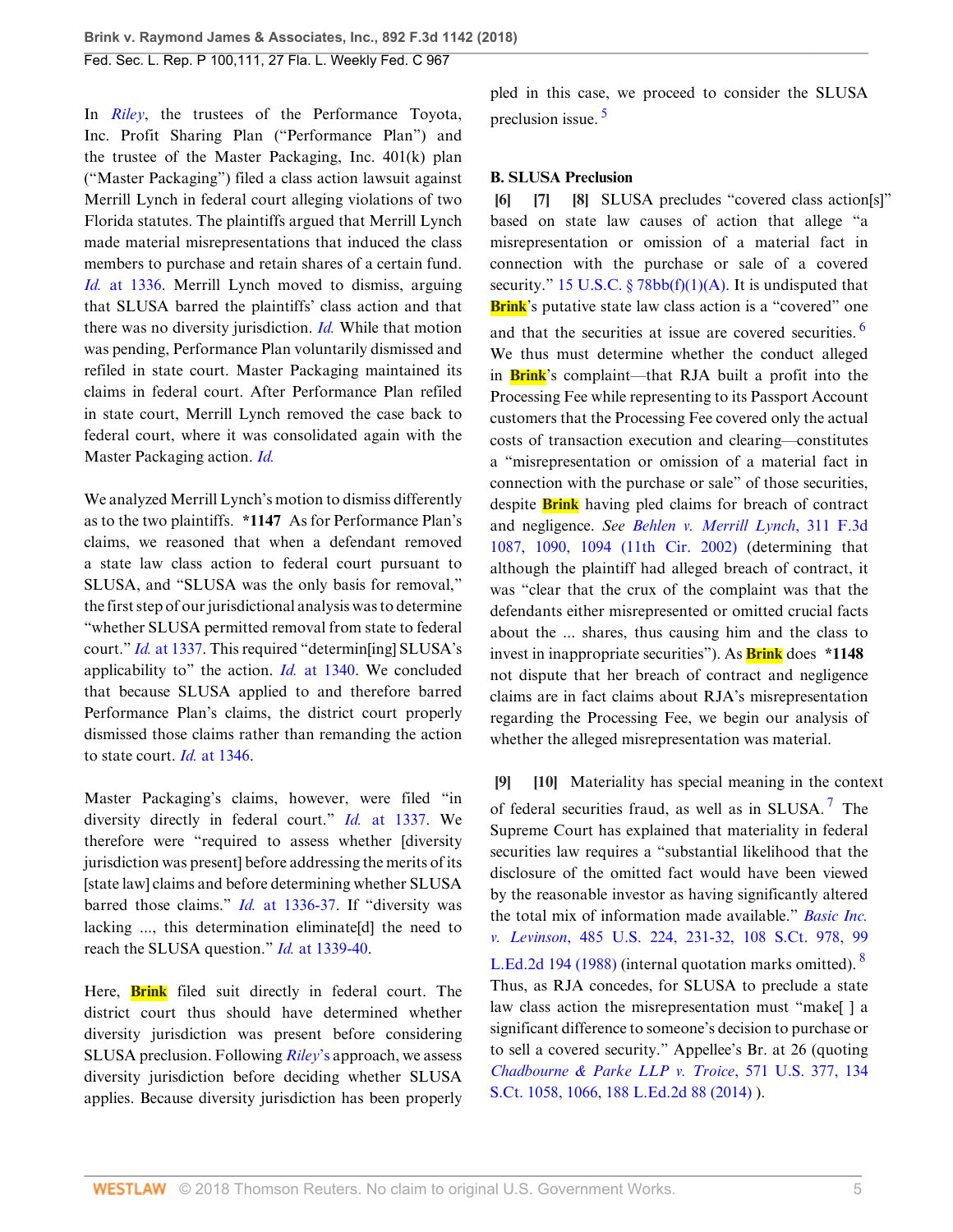Applying this standard, we have concluded that a misrepresentation that would only influence an individual's choice of broker is not "material" for federal securities fraud actions brought under § 10(b) and Rule 10b-5. *See SEC v. Goble*[, 682 F.3d 934 \(11th Cir. 2012\)](http://www.westlaw.com/Link/Document/FullText?findType=Y&serNum=2027785906&pubNum=0000506&originatingDoc=Ibb73f2006b6f11e89868e3d0ed3e7ebe&refType=RP&originationContext=document&vr=3.0&rs=cblt1.0&transitionType=DocumentItem&contextData=(sc.Search)). As we explained in *[Goble](http://www.westlaw.com/Link/Document/FullText?findType=Y&serNum=2027785906&pubNum=0000506&originatingDoc=Ibb73f2006b6f11e89868e3d0ed3e7ebe&refType=RP&originationContext=document&vr=3.0&rs=cblt1.0&transitionType=DocumentItem&contextData=(sc.Search))*:

> This court has said that the test for materiality in the securities fraud context is whether a reasonable man would attach importance to the fact misrepresented or omitted in determining his course of action. We understand this "course of action" to mean an investment decision —not an individual's choice of broker-dealers. ... We hold that a misrepresentation that would only influence an individual's choice of broker-dealers cannot form the basis for  $\S$  10(b) securities fraud liability.

*Id.* [at 943-44](http://www.westlaw.com/Link/Document/FullText?findType=Y&serNum=2027785906&pubNum=0000506&originatingDoc=Ibb73f2006b6f11e89868e3d0ed3e7ebe&refType=RP&fi=co_pp_sp_506_943&originationContext=document&vr=3.0&rs=cblt1.0&transitionType=DocumentItem&contextData=(sc.Search)#co_pp_sp_506_943) (citations and internal quotation marks omitted).

Following this reasoning, the choice of a type of investment account, much like the **\*1149** choice of a broker-dealer, is not intrinsic to the investment decision itself. Although RJA's alleged misrepresentation regarding the Processing Fee might have influenced a reasonable investor's decision to pick the Passport Account over another type of account, that does not make the alleged representation "material" under SLUSA.

Importantly, RJA did not "mislead [its] customers as to what portion of the total transaction cost was going toward purchasing securities versus the cost of the broker's involvement." *[United States v. Litvak](http://www.westlaw.com/Link/Document/FullText?findType=Y&serNum=2037761006&pubNum=0000506&originatingDoc=Ibb73f2006b6f11e89868e3d0ed3e7ebe&refType=RP&fi=co_pp_sp_506_176&originationContext=document&vr=3.0&rs=cblt1.0&transitionType=DocumentItem&contextData=(sc.Search)#co_pp_sp_506_176)*, 808 F.3d [160, 176 \(2d Cir. 2015\).](http://www.westlaw.com/Link/Document/FullText?findType=Y&serNum=2037761006&pubNum=0000506&originatingDoc=Ibb73f2006b6f11e89868e3d0ed3e7ebe&refType=RP&fi=co_pp_sp_506_176&originationContext=document&vr=3.0&rs=cblt1.0&transitionType=DocumentItem&contextData=(sc.Search)#co_pp_sp_506_176) Further, Passport Account customers chose to trade securities with full knowledge of the amount of the Processing Fee for each trade and never paid more than they agreed. We do not believe that a reasonable investor would have made different investment decisions had she known that some of the Processing Fee—a fee she had agreed to pay and presumably had included in her cost-benefit calculation before making each trade—included profit for RJA instead of merely covering the transaction execution and clearing costs.

<span id="page-5-0"></span>We find it persuasive that two other circuits likewise have determined that a hidden profit on a processing or transaction fee is not material under federal securities law. In a Second Circuit case, investors alleged that a brokerage firm charged hidden commissions on transactions, labeled as "transaction fees" on the transaction confirmation slips. *[Feinman v. Dean Witter](http://www.westlaw.com/Link/Document/FullText?findType=Y&serNum=1996123600&pubNum=0000506&originatingDoc=Ibb73f2006b6f11e89868e3d0ed3e7ebe&refType=RP&fi=co_pp_sp_506_540&originationContext=document&vr=3.0&rs=cblt1.0&transitionType=DocumentItem&contextData=(sc.Search)#co_pp_sp_506_540) Reynolds, Inc.*[, 84 F.3d 539, 540 \(2d Cir. 1996\).](http://www.westlaw.com/Link/Document/FullText?findType=Y&serNum=1996123600&pubNum=0000506&originatingDoc=Ibb73f2006b6f11e89868e3d0ed3e7ebe&refType=RP&fi=co_pp_sp_506_540&originationContext=document&vr=3.0&rs=cblt1.0&transitionType=DocumentItem&contextData=(sc.Search)#co_pp_sp_506_540) [9](#page-7-0) The Second Circuit held that the alleged conduct did not constitute federal securities fraud because the misrepresentation was not material as a matter of law: "Simply stated, reasonable minds could not find that an individual investing in the stock market would be affected in a decision to purchase or sell a security by knowledge that the broker was pocketing a dollar or two of the fee charged for the transaction." *Id.* [at 541.](http://www.westlaw.com/Link/Document/FullText?findType=Y&serNum=1996123600&pubNum=0000506&originatingDoc=Ibb73f2006b6f11e89868e3d0ed3e7ebe&refType=RP&fi=co_pp_sp_506_541&originationContext=document&vr=3.0&rs=cblt1.0&transitionType=DocumentItem&contextData=(sc.Search)#co_pp_sp_506_541) Similarly, the Seventh Circuit has held that SLUSA did not preclude a state law breach of contract claim where the allegation was that the broker-dealer "improperly inflated the [handling, postage and insurance fee] to include a profit" because the inflated fee was "not objectively material to ... any class members' investment decisions." *[Appert v. Morgan](http://www.westlaw.com/Link/Document/FullText?findType=Y&serNum=2027274676&pubNum=0000506&originatingDoc=Ibb73f2006b6f11e89868e3d0ed3e7ebe&refType=RP&fi=co_pp_sp_506_617&originationContext=document&vr=3.0&rs=cblt1.0&transitionType=DocumentItem&contextData=(sc.Search)#co_pp_sp_506_617) Stanley Dean Witter, Inc.*[, 673 F.3d 609, 617 \(7th Cir.](http://www.westlaw.com/Link/Document/FullText?findType=Y&serNum=2027274676&pubNum=0000506&originatingDoc=Ibb73f2006b6f11e89868e3d0ed3e7ebe&refType=RP&fi=co_pp_sp_506_617&originationContext=document&vr=3.0&rs=cblt1.0&transitionType=DocumentItem&contextData=(sc.Search)#co_pp_sp_506_617) [2012\)](http://www.westlaw.com/Link/Document/FullText?findType=Y&serNum=2027274676&pubNum=0000506&originatingDoc=Ibb73f2006b6f11e89868e3d0ed3e7ebe&refType=RP&fi=co_pp_sp_506_617&originationContext=document&vr=3.0&rs=cblt1.0&transitionType=DocumentItem&contextData=(sc.Search)#co_pp_sp_506_617).

RJA argues that *[Feinman](http://www.westlaw.com/Link/Document/FullText?findType=Y&serNum=1996123600&pubNum=0000506&originatingDoc=Ibb73f2006b6f11e89868e3d0ed3e7ebe&refType=RP&originationContext=document&vr=3.0&rs=cblt1.0&transitionType=DocumentItem&contextData=(sc.Search))* and *[Appert](http://www.westlaw.com/Link/Document/FullText?findType=Y&serNum=2027274676&pubNum=0000506&originatingDoc=Ibb73f2006b6f11e89868e3d0ed3e7ebe&refType=RP&originationContext=document&vr=3.0&rs=cblt1.0&transitionType=DocumentItem&contextData=(sc.Search))* are distinguishable because the alleged hidden profit built into the Processing Fee in this case is much higher than the charges in those two cases. We are unconvinced. Here, it is true that the alleged undisclosed profit is more than "a dollar or two," but this is a distinction without a difference: **Brink**, just like the plaintiffs in *[Feinman](http://www.westlaw.com/Link/Document/FullText?findType=Y&serNum=1996123600&pubNum=0000506&originatingDoc=Ibb73f2006b6f11e89868e3d0ed3e7ebe&refType=RP&originationContext=document&vr=3.0&rs=cblt1.0&transitionType=DocumentItem&contextData=(sc.Search))* and *[Appert](http://www.westlaw.com/Link/Document/FullText?findType=Y&serNum=2027274676&pubNum=0000506&originatingDoc=Ibb73f2006b6f11e89868e3d0ed3e7ebe&refType=RP&originationContext=document&vr=3.0&rs=cblt1.0&transitionType=DocumentItem&contextData=(sc.Search))*, knew how much she was being charged for costs **associated** with each transaction and was never charged more than she agreed to pay. It is the nature of the fees, not their amount, that renders the misrepresentation immaterial as a matter of law.

Here, RJA's alleged undisclosed profit on the Processing Fee for each transaction—a fee for transaction execution and clearing, known and agreed to in advance by Passport Account customers—objectively could not make a significant difference to a reasonable investor's decision to purchase or sell a covered security. As the court in *[Feinman](http://www.westlaw.com/Link/Document/FullText?findType=Y&serNum=1996123600&pubNum=0000506&originatingDoc=Ibb73f2006b6f11e89868e3d0ed3e7ebe&refType=RP&originationContext=document&vr=3.0&rs=cblt1.0&transitionType=DocumentItem&contextData=(sc.Search))* noted, "[i]f brokerage firms are slightly inflating the cost of their transaction fees, the remedy is competition **\*1150** among the firms in the labeling and pricing of their services, not resort to the securities fraud provisions." [84 F.3d at 541](http://www.westlaw.com/Link/Document/FullText?findType=Y&serNum=1996123600&pubNum=0000506&originatingDoc=Ibb73f2006b6f11e89868e3d0ed3e7ebe&refType=RP&fi=co_pp_sp_506_541&originationContext=document&vr=3.0&rs=cblt1.0&transitionType=DocumentItem&contextData=(sc.Search)#co_pp_sp_506_541). The conduct alleged in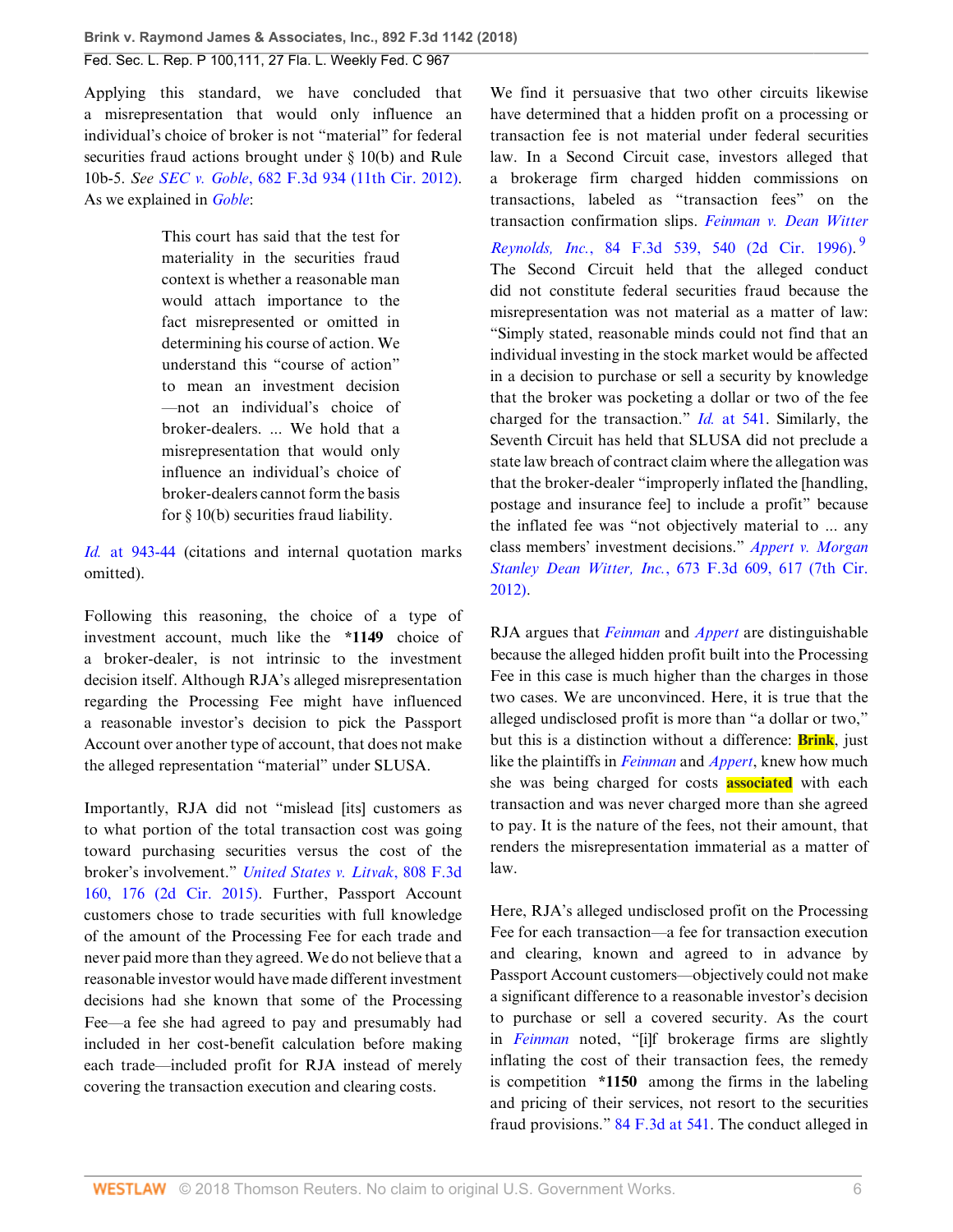**Brink**'s complaint is therefore not "a misrepresentation or omission of a *material* fact in connection with the purchase or sale of a covered security." 15 U.S.C.  $\S$  78bb(f)(1)(A) (emphasis added). Because we conclude that the alleged misrepresentation was not material, we do not consider whether it was made "in connection with" the purchase or sale of covered securities. <sup>[10](#page-7-1)</sup> SLUSA does not preclude **Brink**'s putative class action.

We reverse the order of the district court dismissing this case for lack of subject matter jurisdiction and remand the case to the district court for further proceedings consistent with this opinion.

#### **REVERSED AND REMANDED.**

#### **All Citations**

892 F.3d 1142, Fed. Sec. L. Rep. P 100,111, 27 Fla. L. Weekly Fed. C 967

## <span id="page-6-9"></span>**IV. CONCLUSION**

#### Footnotes

- <span id="page-6-0"></span>Honorable Danny C. Reeves, United States District Judge for the Eastern District of Kentucky, sitting by designation.
- <span id="page-6-1"></span>[1](#page-2-2) At the motion to dismiss stage, we accept all factual allegations in the complaint as true and construe them in the light most favorable to the plaintiff, here, **Brink**. Chaparro v. Carnival Corp.[, 693 F.3d 1333, 1335 \(11th Cir. 2012\)](http://www.westlaw.com/Link/Document/FullText?findType=Y&serNum=2028543719&pubNum=0000506&originatingDoc=Ibb73f2006b6f11e89868e3d0ed3e7ebe&refType=RP&fi=co_pp_sp_506_1335&originationContext=document&vr=3.0&rs=cblt1.0&transitionType=DocumentItem&contextData=(sc.Search)#co_pp_sp_506_1335).
- <span id="page-6-2"></span>[2](#page-2-3) Unless otherwise specified, all citations in the form of "Doc. #" refer to the district court docket entries.
- <span id="page-6-3"></span>[3](#page-3-4) SLUSA also precludes covered class actions alleging "that the defendant used or employed any manipulative or deceptive device or contrivance in connection with the purchase or sale of a covered security," [15 U.S.C. § 78bb\(f\)\(1\)\(B\),](http://www.westlaw.com/Link/Document/FullText?findType=L&pubNum=1000546&cite=15USCAS78BB&originatingDoc=Ibb73f2006b6f11e89868e3d0ed3e7ebe&refType=RB&originationContext=document&vr=3.0&rs=cblt1.0&transitionType=DocumentItem&contextData=(sc.Search)#co_pp_51e6000097e17) but neither party suggests that this provision is at issue here.
- <span id="page-6-4"></span>[4](#page-3-5) "Any covered class action brought in any State court involving a covered security ... shall be removable to the Federal district court ... and shall be subject to [SLUSA's preclusion provision]." [15 U.S.C. § 78bb\(f\)\(2\).](http://www.westlaw.com/Link/Document/FullText?findType=L&pubNum=1000546&cite=15USCAS78BB&originatingDoc=Ibb73f2006b6f11e89868e3d0ed3e7ebe&refType=RB&originationContext=document&vr=3.0&rs=cblt1.0&transitionType=DocumentItem&contextData=(sc.Search)#co_pp_ac4e0000281c0)
- <span id="page-6-5"></span>[5](#page-4-5) Before oral argument, **Brink** moved to amend her complaint to correct her jurisdictional allegations. That motion was previously denied as unnecessary. We sua sponte reconsider, and the motion is GRANTED. As amended, **Brink**'s complaint adequately alleges diversity of citizenship. See Lowery v. Ala. Power Co.[, 483 F.3d 1184, 1193 n.24 \(11th Cir.](http://www.westlaw.com/Link/Document/FullText?findType=Y&serNum=2011912895&pubNum=0000506&originatingDoc=Ibb73f2006b6f11e89868e3d0ed3e7ebe&refType=RP&fi=co_pp_sp_506_1193&originationContext=document&vr=3.0&rs=cblt1.0&transitionType=DocumentItem&contextData=(sc.Search)#co_pp_sp_506_1193) [2007\)](http://www.westlaw.com/Link/Document/FullText?findType=Y&serNum=2011912895&pubNum=0000506&originatingDoc=Ibb73f2006b6f11e89868e3d0ed3e7ebe&refType=RP&fi=co_pp_sp_506_1193&originationContext=document&vr=3.0&rs=cblt1.0&transitionType=DocumentItem&contextData=(sc.Search)#co_pp_sp_506_1193) (explaining that the Class Action Fairness Act modified the diversity requirement for certain class actions so that "only one member of the plaintiff class—named or unnamed—must be diverse from any one defendant"). Although **Brink** fails to identify a diverse class member, at this stage of the proceedings there is no class action nor any class members. Her allegations are sufficient because she has shown that there is a "foreseeable possibility" that there will be a diverse class member upon class certification. Clausnitzer v. Federal Exp. Corp.[, 621 F.Supp.2d 1266, 1270 \(S. D. Fla. 2008\)](http://www.westlaw.com/Link/Document/FullText?findType=Y&serNum=2016974124&pubNum=0004637&originatingDoc=Ibb73f2006b6f11e89868e3d0ed3e7ebe&refType=RP&fi=co_pp_sp_4637_1270&originationContext=document&vr=3.0&rs=cblt1.0&transitionType=DocumentItem&contextData=(sc.Search)#co_pp_sp_4637_1270).
- <span id="page-6-6"></span>[6](#page-4-6) "A 'covered class action' is a lawsuit in which damages are sought on behalf of more than 50 people. A 'covered security' is one traded nationally and listed on a regulated national exchange." Dabit[, 547 U.S. at 83, 126 S.Ct. 1503.](http://www.westlaw.com/Link/Document/FullText?findType=Y&serNum=2008725143&pubNum=0000708&originatingDoc=Ibb73f2006b6f11e89868e3d0ed3e7ebe&refType=RP&originationContext=document&vr=3.0&rs=cblt1.0&transitionType=DocumentItem&contextData=(sc.Search))
- <span id="page-6-7"></span>[7](#page-4-7) We conclude that it is appropriate to look to the meaning of materiality in securities fraud cases brought under § 10(b) and Rule 10-5 to understand SLUSA's materiality requirement. See [Appert v. Morgan Stanley Dean Witter, Inc.](http://www.westlaw.com/Link/Document/FullText?findType=Y&serNum=2027274676&pubNum=0000506&originatingDoc=Ibb73f2006b6f11e89868e3d0ed3e7ebe&refType=RP&fi=co_pp_sp_506_616&originationContext=document&vr=3.0&rs=cblt1.0&transitionType=DocumentItem&contextData=(sc.Search)#co_pp_sp_506_616), 673 F.3d [609, 616 \(7th Cir. 2012\)](http://www.westlaw.com/Link/Document/FullText?findType=Y&serNum=2027274676&pubNum=0000506&originatingDoc=Ibb73f2006b6f11e89868e3d0ed3e7ebe&refType=RP&fi=co_pp_sp_506_616&originationContext=document&vr=3.0&rs=cblt1.0&transitionType=DocumentItem&contextData=(sc.Search)#co_pp_sp_506_616) ("The language in SLUSA is similar to that in § 10(b) and Rule 10b-5 and there is no basis to construe 'materiality' differently under these provisions."); cf. [Instituto de Prevision Militar](http://www.westlaw.com/Link/Document/FullText?findType=Y&serNum=2017369772&pubNum=0000506&originatingDoc=Ibb73f2006b6f11e89868e3d0ed3e7ebe&refType=RP&fi=co_pp_sp_506_1348&originationContext=document&vr=3.0&rs=cblt1.0&transitionType=DocumentItem&contextData=(sc.Search)#co_pp_sp_506_1348), 546 F.3d at 1348 (explaining that SLUSA's "in connection with the purchase or sale" language "covers the same range of activities that the SEC could prosecute as violations of § 10(b) and Rule 10b-5"). The Supreme Court has explained that when Congress used language in SLUSA "identical" to the language used in § 10(b) and Rule 10b-5, it intended for that language to have "the same meaning" in both contexts. See Dabit[, 547 U.S. at 85-86, 126 S.Ct. 1503](http://www.westlaw.com/Link/Document/FullText?findType=Y&serNum=2008725143&pubNum=0000708&originatingDoc=Ibb73f2006b6f11e89868e3d0ed3e7ebe&refType=RP&originationContext=document&vr=3.0&rs=cblt1.0&transitionType=DocumentItem&contextData=(sc.Search)) (construing the phrase "in connection with the purchase or sale" of securities in SLUSA to have the same meaning as the identical language used in § 10(b) and Rule 10b-5).
- <span id="page-6-8"></span>[8](#page-4-8) RJA argues that federal securities fraud cases brought by private plaintiffs, such as [Basic Inc.](http://www.westlaw.com/Link/Document/FullText?findType=Y&serNum=1988031229&pubNum=0000780&originatingDoc=Ibb73f2006b6f11e89868e3d0ed3e7ebe&refType=RP&originationContext=document&vr=3.0&rs=cblt1.0&transitionType=DocumentItem&contextData=(sc.Search)), are inapplicable because the Supreme Court held in [Dabit](http://www.westlaw.com/Link/Document/FullText?findType=Y&serNum=2008725143&pubNum=0000780&originatingDoc=Ibb73f2006b6f11e89868e3d0ed3e7ebe&refType=RP&originationContext=document&vr=3.0&rs=cblt1.0&transitionType=DocumentItem&contextData=(sc.Search)) that SLUSA preclusion, like § 10(b) and Rule 10b-5, sweeps more broadly than the judicially created private right of action for federal securities fraud. But **[Dabit](http://www.westlaw.com/Link/Document/FullText?findType=Y&serNum=2008725143&pubNum=0000780&originatingDoc=Ibb73f2006b6f11e89868e3d0ed3e7ebe&refType=RP&originationContext=document&vr=3.0&rs=cblt1.0&transitionType=DocumentItem&contextData=(sc.Search)) concerned the identity of the plaintiffs**, not the materiality of the misrepresentations. Id[. at 84, 89, 126 S.Ct. 1503](http://www.westlaw.com/Link/Document/FullText?findType=Y&serNum=2008725143&pubNum=0000708&originatingDoc=Ibb73f2006b6f11e89868e3d0ed3e7ebe&refType=RP&fi=co_pp_sp_708_84&originationContext=document&vr=3.0&rs=cblt1.0&transitionType=DocumentItem&contextData=(sc.Search)#co_pp_sp_708_84). Since [Dabit](http://www.westlaw.com/Link/Document/FullText?findType=Y&serNum=2008725143&pubNum=0000780&originatingDoc=Ibb73f2006b6f11e89868e3d0ed3e7ebe&refType=RP&originationContext=document&vr=3.0&rs=cblt1.0&transitionType=DocumentItem&contextData=(sc.Search)), the Supreme Court has relied on private securities fraud cases to inform its interpretation of the phrase "material fact in connection with the purchase or sale" in SLUSA. See Chadbourne & Parke LLP v. Troice[, 571 U.S. 377, 134 S.Ct. 1058, 1066, 188 L.Ed.2d 88 \(2014\)](http://www.westlaw.com/Link/Document/FullText?findType=Y&serNum=2032784627&pubNum=0000708&originatingDoc=Ibb73f2006b6f11e89868e3d0ed3e7ebe&refType=RP&fi=co_pp_sp_708_1066&originationContext=document&vr=3.0&rs=cblt1.0&transitionType=DocumentItem&contextData=(sc.Search)#co_pp_sp_708_1066) (relying on Matrixx Initiatives, Inc. v. Siracusano[, 563 U.S. 27, 131 S.Ct. 1309, 179 L.Ed.2d 398 \(2011\)](http://www.westlaw.com/Link/Document/FullText?findType=Y&serNum=2024826834&pubNum=0000708&originatingDoc=Ibb73f2006b6f11e89868e3d0ed3e7ebe&refType=RP&originationContext=document&vr=3.0&rs=cblt1.0&transitionType=DocumentItem&contextData=(sc.Search)), a private securities